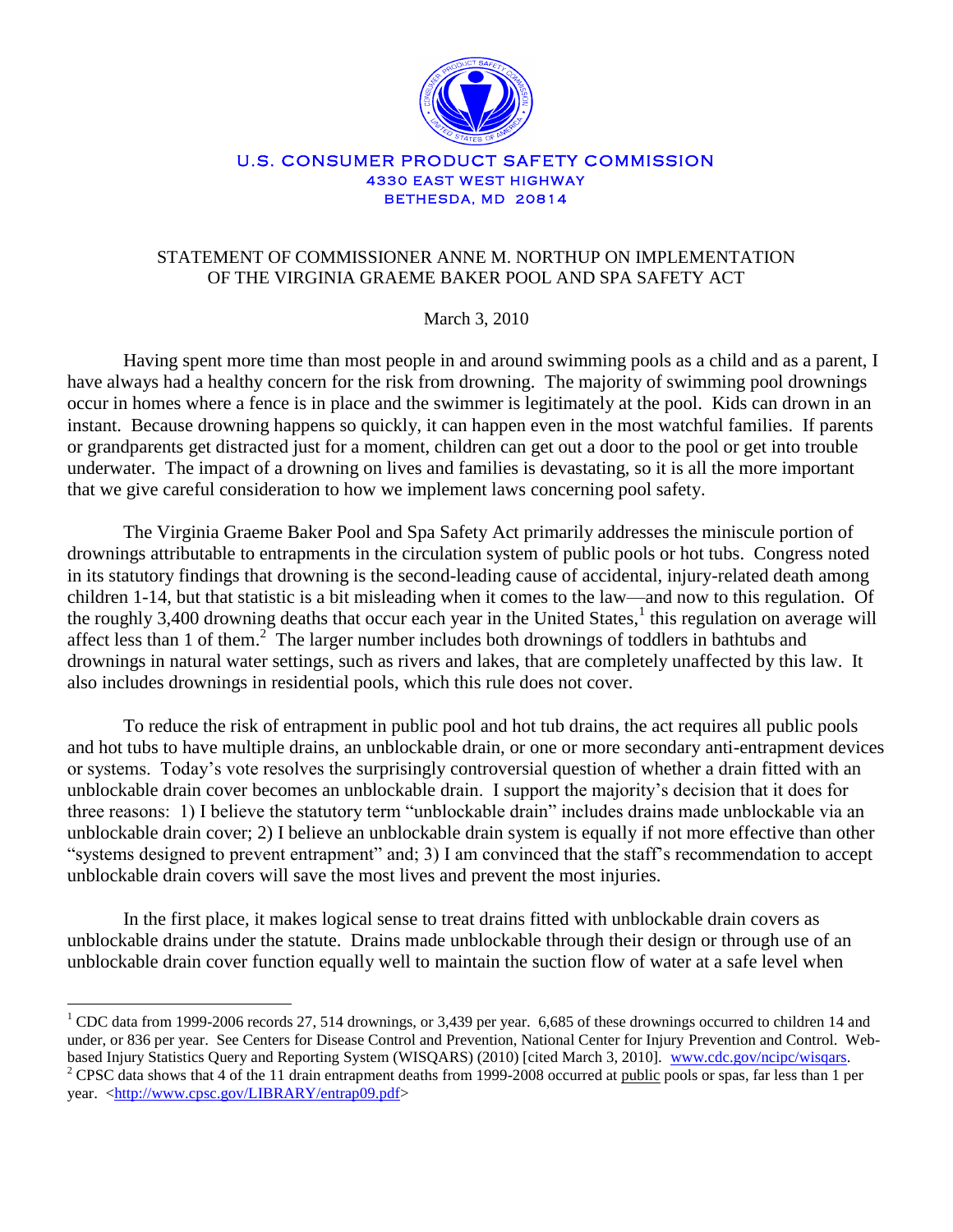#### Page 2

blocked by a person's body, so we should treat them the same. In either case, if the drain cover is removed, the drain ceases to be unblockable—so the issue of an unblockable drain cover dislodging is really a red herring. If other unblockable drains do not require back-up systems, then neither should drains fitted with unblockable drain covers.

Even if I were not convinced that the term "unblockable drain" includes drains fitted with unblockable drain covers,  $\S 104(c)(1)(A)(ii)(VI)$  of the statute explicitly authorizes the Commission to determine whether other systems are "equally effective as, or better than, the systems described … at preventing or eliminating the risk of injury or death associated with pool drainage systems." Based on the public hearing and briefing by staff—and for the reasons discussed below—I would determine that unblockable drain covers are at least equally as effective in preventing or eliminating injury or death from drain entrapments as the other systems described in the statute.

Finally, it appears to me that unblockable drain covers promise to save more lives and prevent more injuries than other anti-entrapment systems. The prevalence of drowning due to a circulation-related entrapment in a public pool or hot tub is quite low. Of the 11 entrapment drowning deaths from 1999-2008, only 4 of them occurred in public pools or hot tubs. The remaining 7 deaths, including Virginia Graeme Baker, occurred in residential settings. Four of the 11 deaths were limb entrapments, three were hair entrapments (involving hair getting sucked into a drain and/or entangled behind the drain cover grate), three were body entrapments, and one was an evisceration/ disembowelment.

Unblockable drain covers are the only solution that prevents all five types of entrapments identified by the staff (limb, hair, body, evisceration, and mechanical-related). An unblockable drain cover with the appropriate flow rating addresses all five entrapment scenarios so long as it remains in place. The back-up systems mentioned in the Act only address some of the potential scenarios. For example, some of the backup systems deal with suction body entrapment and some limb entrapments but would not handle hair, mechanical, or evisceration entrapments. Given the prevalence of hair entrapments in the mortality data, that failing poses a real problem. Moreover, preventing entrapments in the first place is the best solution to the threat of entrapment drownings. Back-up systems require an entrapment incident to begin to occur before they respond, and they may not prevent the entrapment depending on what kind it is and what type of drain system is involved.

Unblockable drain covers also represent a cost-effective solution for dealing with a relatively remote risk. If we are going to require public pools to change their drain systems, it makes no sense to preclude the best solution—unblockable drain covers that prevent hair and evisceration entrapments—from the market. I am convinced that failing to recognize that unblockable drain covers create unblockable drains would have that effect. Few pool owners would invest in an unblockable drain cover if that owner would also have to purchase another back-up system. CPSC's requiring unblockable drain covers to be installed with additional back-up systems would thus create a strong financial disincentive to installing such covers and thereby prevent market penetration of what appears to be the safest solution. The expense of forcing pools to acquire more elaborate back-up systems might also encourage some public pools to close altogether, which would reduce the opportunities for learning to swim. This agency should not encourage the closing of swimming pools due to remote risks anymore than we should encourage the removal of playground equipment due to remote risks—at least where no statute compels it and we have a perfectly good alternative available.